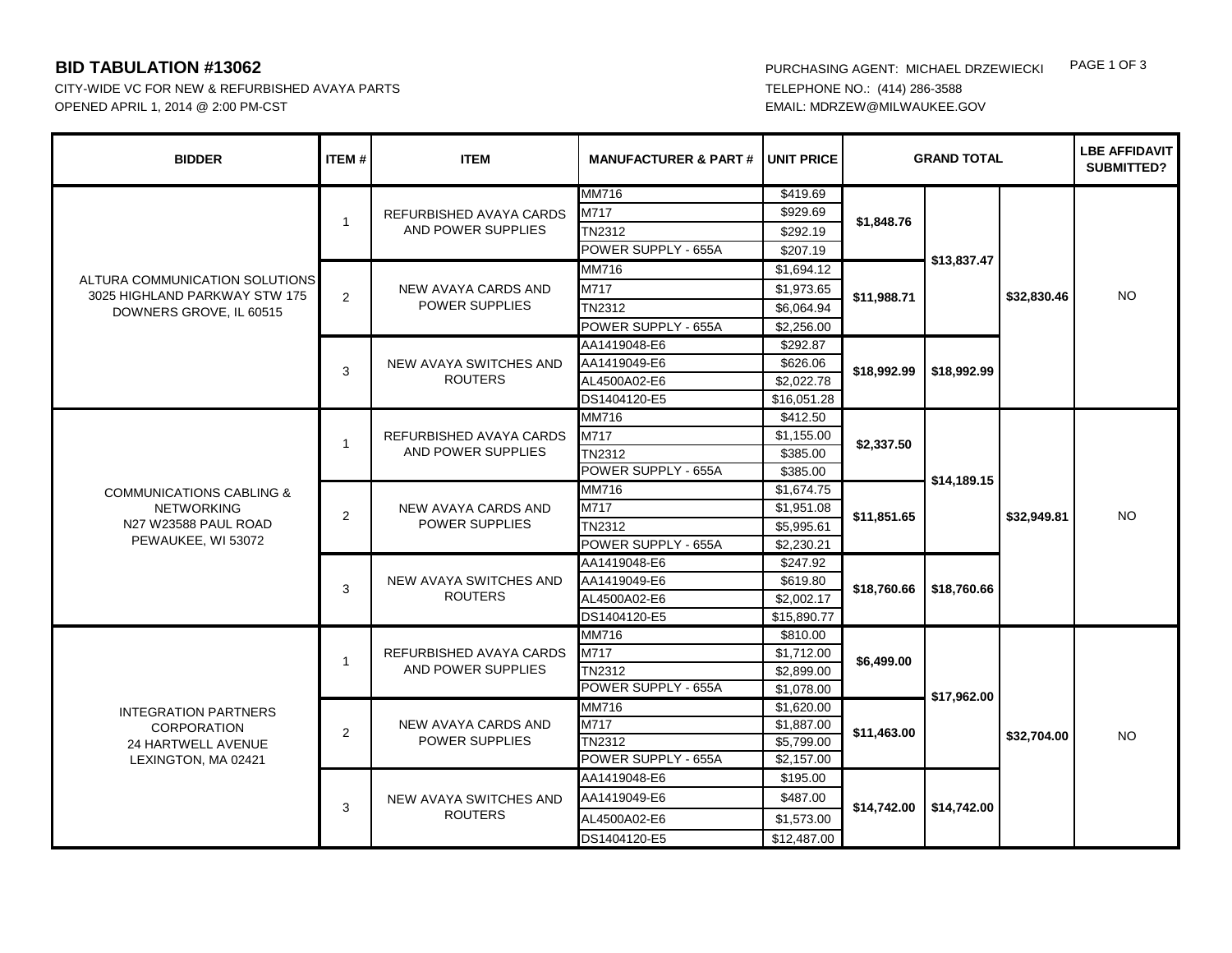CITY-WIDE VC FOR NEW & REFURBISHED AVAYA PARTS **TELEPHONE NO.: (414)** 286-3588 OPENED APRIL 1, 2014 @ 2:00 PM-CST EMAIL: MDRZEW@MILWAUKEE.GOV

**BID TABULATION #13062** PURCHASING AGENT: MICHAEL DRZEWIECKI PAGE 2 OF 3

| <b>BIDDER</b>                                                                                | <b>ITEM#</b>   | <b>ITEM</b>                                          | <b>MANUFACTURER &amp; PART#</b>                                    | UNIT PRICE                                           | <b>GRAND TOTAL</b> |                            |             | <b>LBE AFFIDAVIT</b><br><b>SUBMITTED?</b> |
|----------------------------------------------------------------------------------------------|----------------|------------------------------------------------------|--------------------------------------------------------------------|------------------------------------------------------|--------------------|----------------------------|-------------|-------------------------------------------|
| LIBERTY COMMUNICATIONS INC.<br>3281 CRESTMOOR DR<br>WOODBURY, MN 55125                       | $\mathbf{1}$   | REFURBISHED AVAYA CARDS<br>AND POWER SUPPLIES        | MM716<br>$\overline{M717}$<br><b>TN2312</b><br>POWER SUPPLY - 655A | \$395.00<br>\$995.00<br>\$129.00<br>\$290.00         | \$1,809.00         | \$8,209.00<br>\$14,368.00  | \$22,577.00 | <b>NO</b>                                 |
|                                                                                              | $\overline{2}$ | NEW AVAYA CARDS AND<br><b>POWER SUPPLIES</b>         | MM716<br>M717<br><b>TN2312</b><br>POWER SUPPLY - 655A              | \$1,100.00<br>\$1,500.00<br>\$3,200.00<br>\$600.00   | \$6,400.00         |                            |             |                                           |
|                                                                                              | 3              | NEW AVAYA SWITCHES AND<br><b>ROUTERS</b>             | AA1419048-E6<br>AA1419049-E6<br>AL4500A02-E6<br>DS1404120-E5       | \$89.00<br>\$89.00<br>\$990.00<br>\$13,200.00        | \$14,368.00        |                            |             |                                           |
| NORTH AMERICAN COMMUNICATIONS<br><b>RESOURCE INC.</b><br>3344 HIGHWAY 149<br>EAGAN, MN 55121 | $\overline{1}$ | REFURBISHED AVAYA CARDS<br>AND POWER SUPPLIES        | MM716<br>M717<br><b>TN2312</b><br>POWER SUPPLY - 655A              | \$313.19<br>\$1,153.85<br>\$274.73<br>\$324.19       | \$2,065.96         | \$13,297.96<br>\$18,500.48 | \$31,798.44 | <b>NO</b>                                 |
|                                                                                              | $\overline{2}$ | NEW AVAYA CARDS AND<br><b>POWER SUPPLIES</b>         | <b>MM716</b><br>M717<br><b>TN2312</b><br>POWER SUPPLY - 655A       | \$1,620.00<br>\$1,887.30<br>\$5,799.60<br>\$1,925.10 | \$11,232.00        |                            |             |                                           |
|                                                                                              | 3              | NEW AVAYA SWITCHES AND<br><b>ROUTERS</b>             | AA1419048-E6<br>AA1419049-E6<br>AL4500A02-E6<br>DS1404120-E5       | \$244.48<br>\$611.20<br>\$1.974.40<br>\$15,670.40    | \$18,500.48        |                            |             |                                           |
| <b>TELCOM &amp; DATA</b><br>2625 S. GREELY ST.<br>MILWAUKEE, WI 53207                        | $\overline{1}$ | <b>REFURBISHED AVAYA CARDS</b><br>AND POWER SUPPLIES | <b>MM716</b><br>M717<br><b>TN2312</b><br>POWER SUPPLY - 655A       | \$761.00<br>\$1,600.00<br>\$608.00<br>\$416.00       | \$3,385.00         | \$16,191.00<br>\$34,903.00 | \$51,094.00 | <b>YES</b>                                |
|                                                                                              | $\overline{2}$ | <b>NEW AVAYA CARDS AND</b><br><b>POWER SUPPLIES</b>  | <b>MM716</b><br>M717<br><b>TN2312</b><br>POWER SUPPLY - 655A       | \$2,035.00<br>\$2,370.00<br>\$5,692.00<br>\$2,709.00 | \$12,806.00        |                            |             |                                           |
|                                                                                              | 3              | NEW AVAYA SWITCHES AND<br><b>ROUTERS</b>             | AA1419048-E6<br>AA1419049-E6<br>AL4500A02-E6<br>DS1404120-E5       | \$307.00<br>\$769.00<br>\$2,487.00<br>\$31,340.00    | \$34,903.00        |                            |             |                                           |